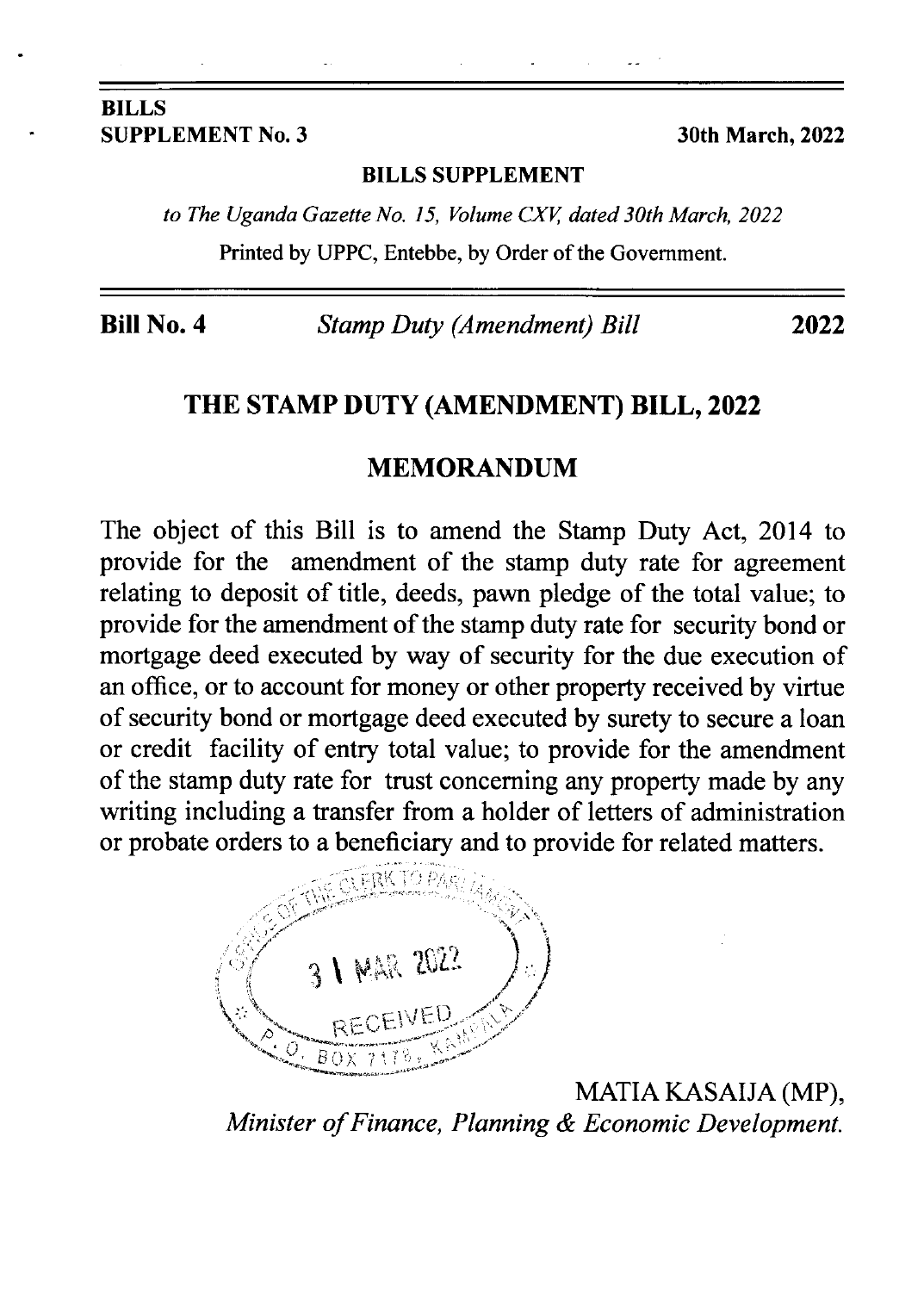A Bill for an Act

# ENTITLED

## THE STAMP DUTY (AMENDMENT) ACT,2O22

An Act to amend the Stamp Duty Act, 2014, to provide for the amendment of the stamp duty rate for agreement relating to deposit of title, deeds, pawn pledge of the total value; to provide for the amendment of the stamp duty rate for security bond or mortgage deed executed by way of security for the due execution of an office, or to account for money or other property received by virtue of security bond or mortgage deed executed by surety to secure a loan or credit facility of entry total value; to provide for the amendment of the stamp duty rate for trust concerning any property made by any writing including a transfer from a holder of letters of administration or probate orders to a beneficiary and to provide for related matters.

BE IT ENACTED by Parliament as follows:

### 1. Commencement

This Act shall come into force on  $1<sup>st</sup>$  July, 2022.